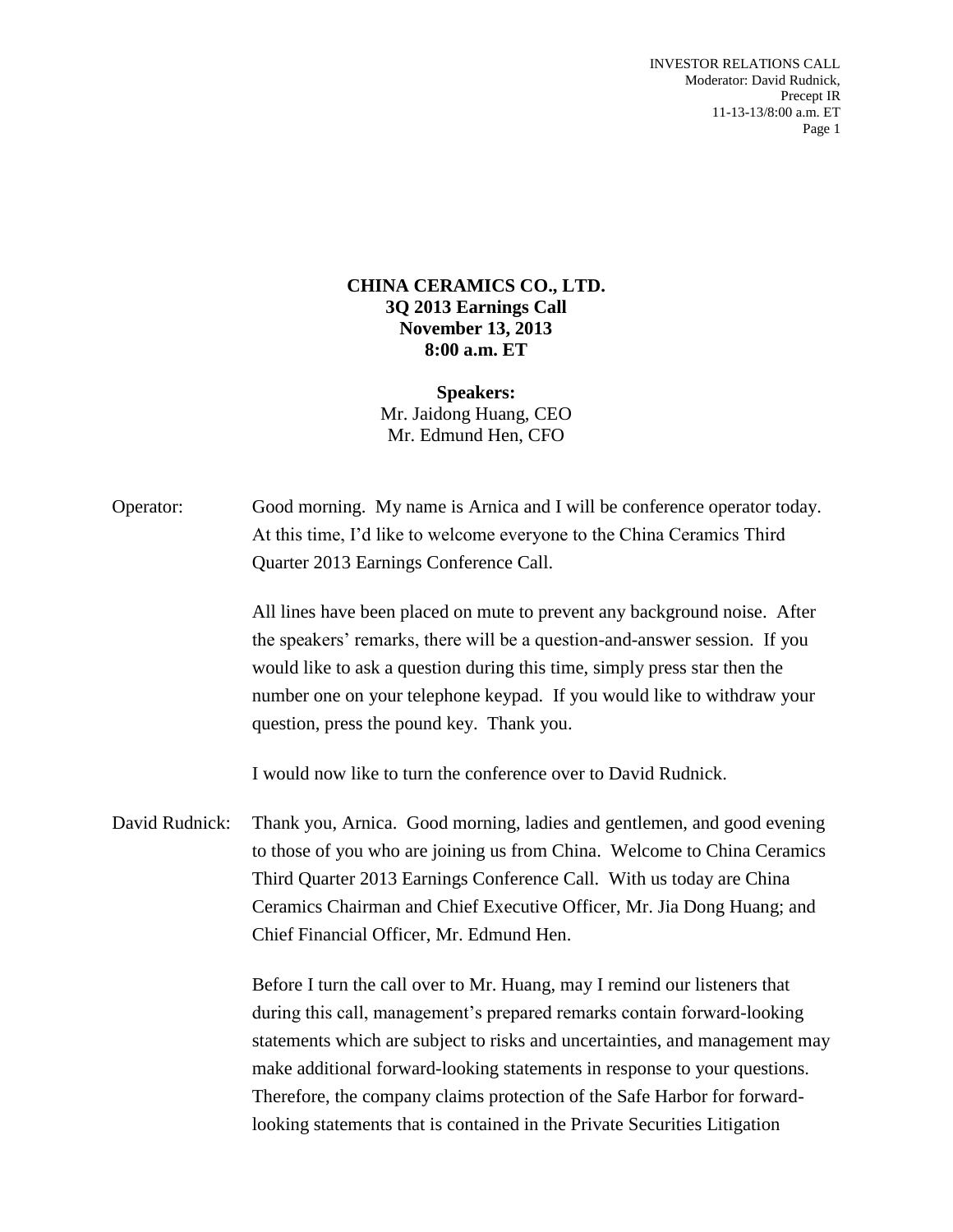Reform Act of 1995. Actual results may differ from those discussed today. Refer to more detailed discussion of the risks and uncertainties with the company's filings with the Securities and Exchange Commission.

In addition, any projections as the company's future performance represent management's estimates as of today, November 13, 2013. China Ceramics assumes no obligation to update projections in the future as market conditions changed. To supplement its financial results presented in accordance with IFRS, management may make references that are non-GAAP financial measures, which the company believes provide some meaningful additional information to understand the company's performance. A statement reconciling any non-GAAP measures to nearest GAAP equivalents can be found in the earnings press release issued earlier today.

And now, it's my pleasure to turn the call over to China Ceramics, Chairman and CEO, Mr. Jia Dong Huang; and China Ceramics, CFO, Mr. Edmund Hen. Precept's Sandy Qin will be translating for Mr. Huang. Mr. Huang, you may proceed.

Jia Dong Huang: Thank you, David. On behalf of the company, I would like to welcome everyone to our third quarter 2013 earnings conference call.

> We are pleased to report strong top-line financial performance for the third quarter as our revenue grew at 53 percent over that of the second quarter. The increase was driven by a 50 percent sequential rise in the sales volume of our ceramic tiles as well as a moderate increase in our average selling price. We believe that the market environment in the real estate and construction sectors has begun to normalize, although some pricing sensitivity among our customers continues.

For the fourth quarter, we expect a seasonal slowdown consistent with the construction building cycle and an opportunity it involved our business into higher-margin sectors through additional ceramic tile offerings for both our current and new potential customers.

Well, our top line was strong to promote products that meet current and expected customer demand. We wrote down asset attributable to the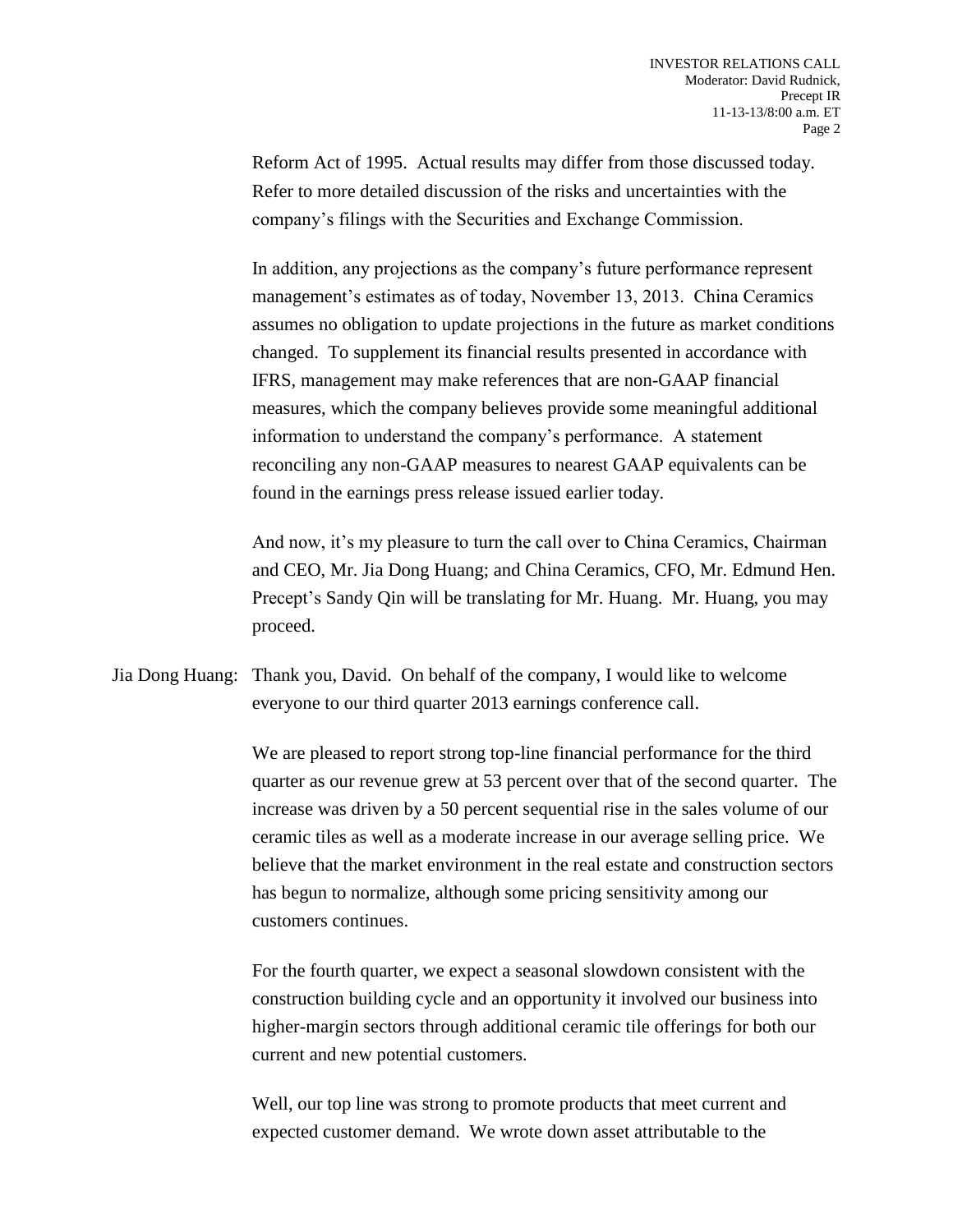replacement of certain components at our Hengda facility in the third quarter that affected the quarter's profitability. However, our cash flow growth was strong with a 50 percent increase in EBITDA from the second quarter. In addition, with our upgraded and new facilities, we continue to differentiate ourselves from our competition due to our capability to operate efficiently and produce new lines of innovative and high performance ceramic tiles.

In the third quarter, we utilized the plant production facilities capable of producing 35 million square meters of ceramic tiles out of an annual production capacity of 72 million square meters of ceramic tiles. This represents an increase from the second quarter where we utilized the plant production facilities capable of producing 28 million square meters a year. As market conditions improve, we will look to bring additional capacity online.

We are also intent upon regaining the product pricing levels that were in place prior to the macroeconomic difficulties that began in late 2012. Our modern facilities enable us to optimize our product mix and develop hundreds of customized products including those of our better performing products which could ultimately enhance our margins.

We believe that we continue to be well-positioned in our industry and that our superb name-brand recognition, customer-centric focus, and strategic marketing optimally position us to ultimately improve our pricing power as market conditions strengthen. Further company development in the quarter was that we established our new subsidiary, Fujian Hengdali Construction Material Company Limited for future trading activities with such entities as China State Decoration Group Company Limited.

With that, I would like to turn over the call to the company's Chief Financial Officer, Mr. Edmund Hen, who will discuss the company's third quarter results in more detail. Thank you.

Edmund Hen: Thank you Mr. Huang. I will now move on to a more detailed discussion of our preliminary financial results for the third quarter end, September 30, 2013.

> Our revenue for the third quarter ended, September 30, 2013 was RMB 340.7 million or US \$55.3 million, an increase of 53 percent from the second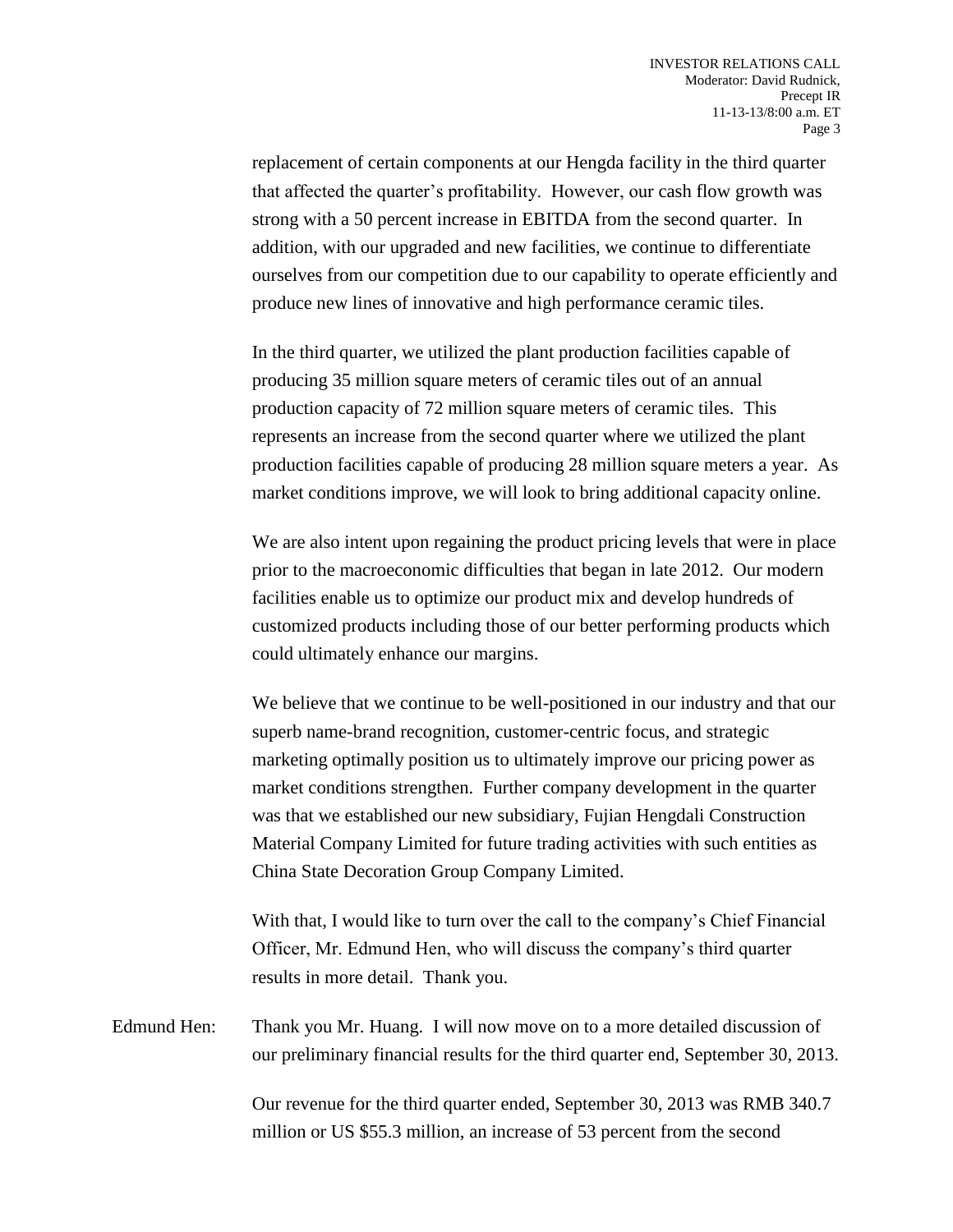quarter, but down 11.8 percent from the third quarter of 2012. The sales volume of ceramic tiles in the third quarter was 12.5 million square meters, an increase of 50.6 percent as compared to the second quarter of 2012 and a 2.9 percent increase from the 12.2 percent million square meters of ceramic tiles sold in the year of both quarter.

The average selling price or ASP in the second quarter rose 1.9 percent to RMB 27.2 per square meter from the second quarter's ASP of RMB 24.4 per square meter. But it still represents 14.2 percent decrease from the ASP of the comparable year-ago quarter.

The company attributes its substantially improved revenue to the second quarter to more normalized business conditions in China's real estate and construction sector although pricing has proved to be more resistant to recovery due to pricing concessions instituted to address the difficult market conditions that began in late 2012.

Gross profit for the third quarter of 2013 was RMB 33.3 million or US \$5.4 million, a substantial rise of 50 percent from the second quarter; but still significantly lower than the RMB 110 million or US \$17.7 million records for the third quarter of 2012. Although the sales volume has improved, the yearover-year decrease in gross profit versus the comparable year-ago quarter was due to the decrease in the average selling price of the company's ceramic tiles in the quarter. Our gross profit margin for the third quarter was 9.8 percent compared it to 28.5 percent for the same period of 2012 and was caused by a decrease in average selling price of ceramic tiles in the quarter.

We incurred a write-down of assets in the quarter of RMB \$18.9 million or US \$3.1 million attributable to both to replacement and updating of plant production equipment at the company's Hengda facility to replace one of the kilns where certain molding and casting component were updated so that new and modern ceramic tiles products more appropriate to customers' preferences and market demand could be manufactured.

Non-GAAP profit from operations before taxes, which excluded the quarter's non-GAAP, non-cash treatment of asset write-down and share-based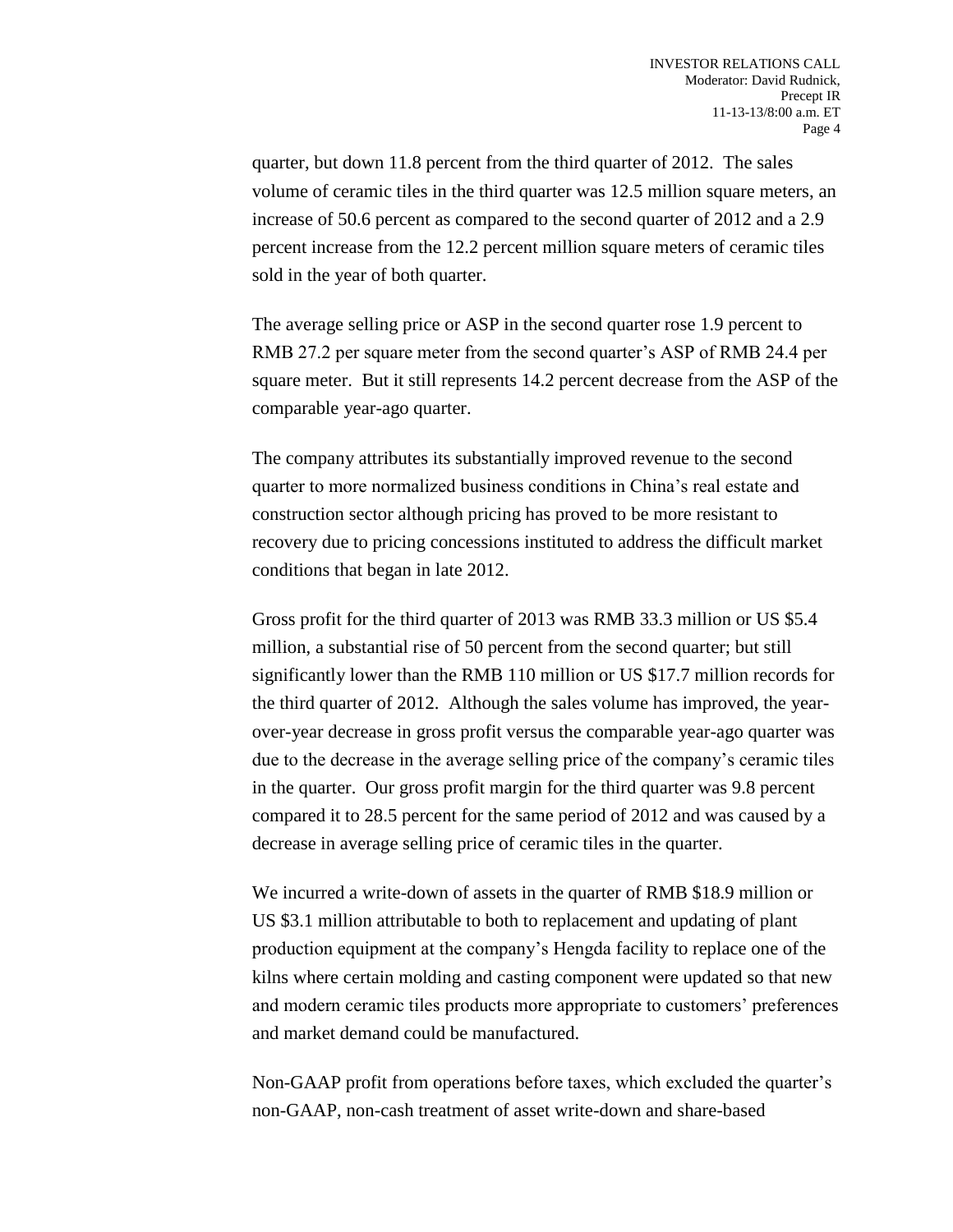compensation expenses was RMB 24.8 million or US \$4.1 million in the third quarter as compared to RMB 99.2 million or US \$16 million in the last year's third quarter. However, this represented a strong and sequential improvement of about 138 percent from the second quarter's results of RMB 10.4 million or US \$1.7 million.

Non-GAAP net profit, which excluded the quarter's non-cash treatment of the asset write-down and share-based compensation expenses was RMB 23.2 million or US \$3.9 million in the third quarter ended September 30, 2013, as compared to RMB 74.1 million or US \$11.9 million in the third quarter of 2012. However, this also represent a strong sequential improvement from the second quarter of about 130 percent from the first quarter's result of RMB 10.1 million or US \$1.6 million.

On a GAAP basis, net profit for the third quarter 2013 was RMB 4.4 million or US \$0.7 million as compared to RMB 72.8 million or US \$11.7 million in the same period of 2012. The year-over-year decrease in net profit was the result of lower gross profit and the asset write-down in the current quarter.

Earnings per fully diluted share were RMB 0.21 or US \$0.03 for the third quarter of 2013 as compared to RMB 0.47 or US \$0.08 in the second quarter of 2013 and RMB 3.56 or US \$0.57 in the third quarter of 2012. Per share calculations for all the three quarters were computed using 20.4 million shares.

For the nine months ended September 30, 2013, revenue was RMB 712.6 million or US \$115.4 million, a decrease of 40.6 percent as compared to the nine months ended September 30, 2012. Gross profit was RMB 60.3 million or US \$9.8 million, down 82.8 percent from the same period of 2012. Gross margin for the first nine months was 8.5 percent compared to 29.3 percent for the same period of 2012.

Net profit for the nine months was RMB 8.6 million or US \$1.4 million compared to RMB 230.5 million or US \$36.7 million for the same period of 2012. Non-GAAP net profit adjusting for the quarter's non-cash asset writedown and share-based compensation expenses was RMB 28.6 million or US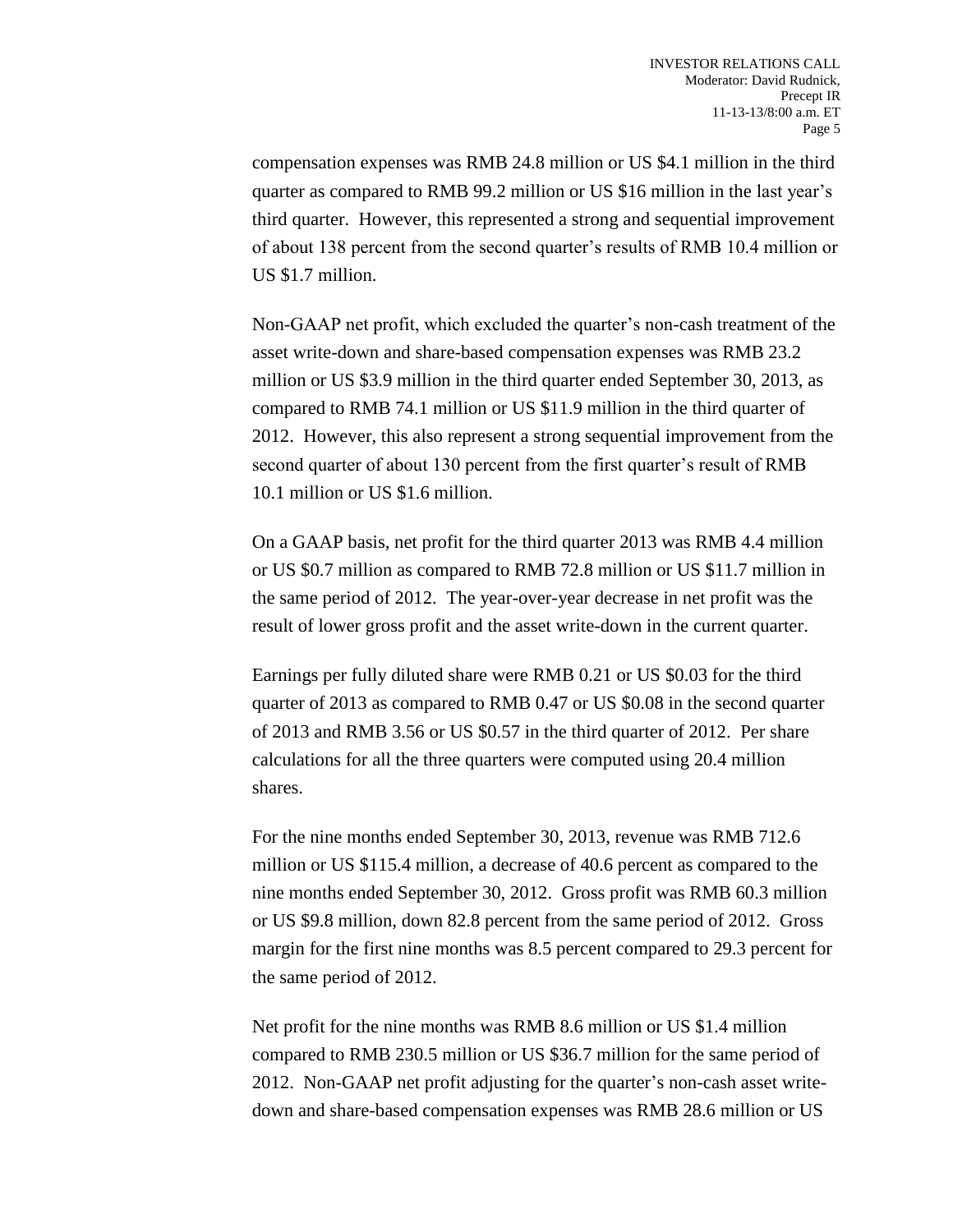\$4.7 million for the nine month end September 30, 2013, as compared it to RMB 234.9 million or US \$37.4 million in the same period of 2012.

Fully diluted EPS for the nine months ended September 30, 2013, was RMB 0.42 or US \$0.07 million. And on the non-GAAP adjusted basis, fully diluted EPS was RMB 1.14 or US \$0.23.

Turning to our balance sheet, as of September 30, 2013, we had a cash and bank balances of RMB 40.1 million or US \$6.5 million compared to RMB 89.4 million or US \$14.4 million as of December 31, 2102. The decrease in cash and bank balances was the result of an increased level of receivables, acquisition of equipment, the repayment of bank borrowings in the third quarter of 2013 and the payment of a dividend.

As of the end of the third quarter, our total debt was RMB 65.6 million or US \$10.7 million as compared to total debt of RMB 60.0 million or US \$9.6 million as of year-end of fiscal 2012.

As of September 30, 2013, we had an inventory turnover of 126 days compared to 101 days as of December 31, 2012. The increase in inventory turnover reflects the decrease in sales volume of ceramic tiles which result in slower moving of finished goods at September 30, 2013, and the price reductions in the first nine months of 2013.

Trade receivables turnover was 164 days as of September 30, 2013, compared with 119 days as of December 2012. The company extended the credit period for certain customers to address funding pressure of those customers since the quarter end December 31, 2012.

In terms of our CapEx, we expended RMB 10.2 million or US \$1.7 million in the third quarter for the acquisition of equipment at Hengdali facility and expend RMB 28.4 million or US \$4.6 million to modify an existing production line at the Hengdali facility to enable the manufacturer of products that are in market demand. Although business conditions are subject to change, management anticipates a minimal level of capital expenditure for the remainder of 2013 that will be associated with small repairs and maintenance of equipment.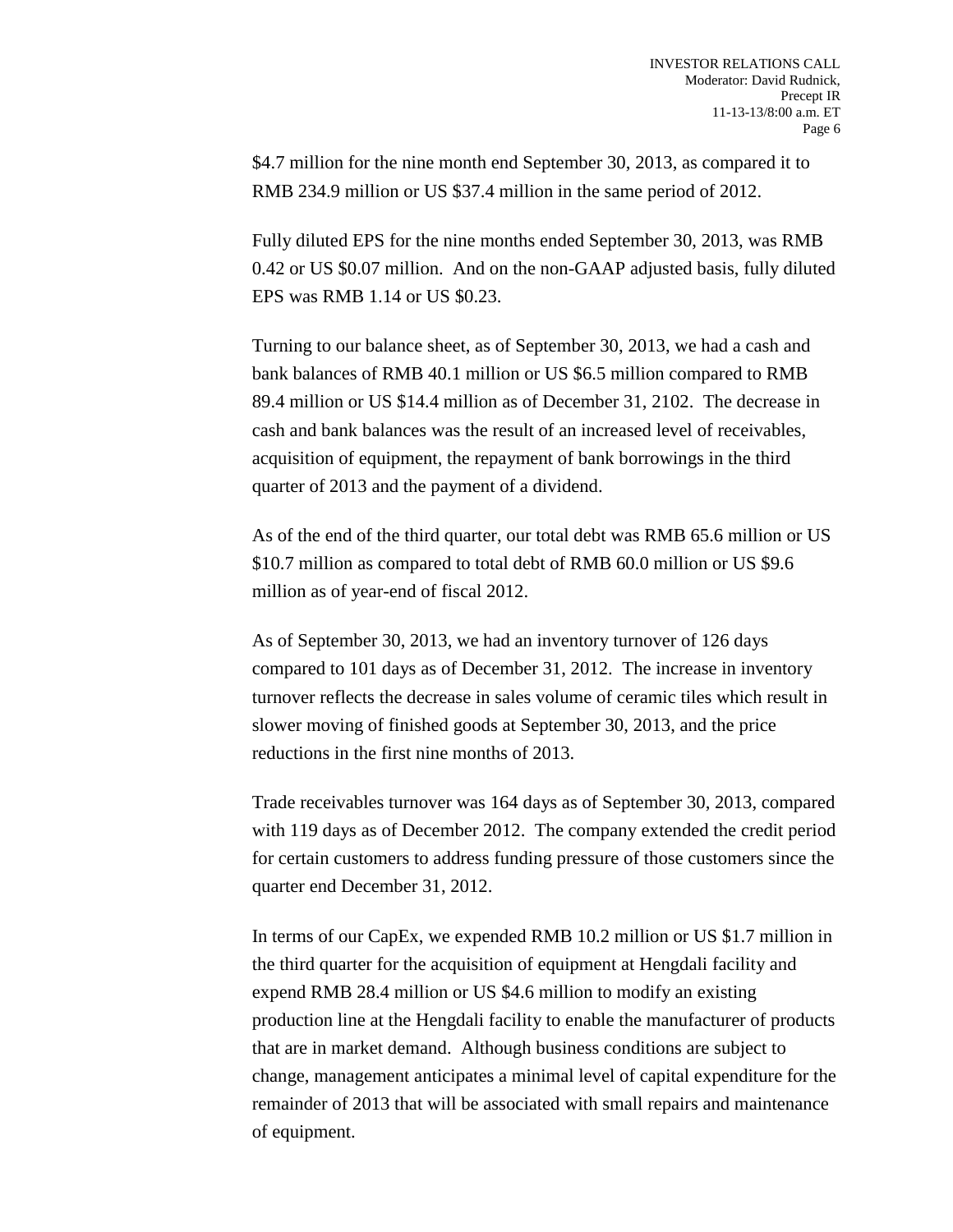Moving on to our business outlook, as discussed by our CEO, Mr. Huang, as the economic climate for the real estate development and construction in China improved in the third quarter, we deployed additional capacity from that utilization in second quarter. The company is currently utilizing plant facility capable of using 35 million square meters of ceramic tiles out of an annual production capacity out of 72 million square meters that is available to the company, up from 28 million meters square meters of annual capacity in the second quarter.

As a result of a better market environment, the company's sales volume rose 50.6 percent to 12.5 million square meters for ceramic tiles as compared to the second quarter and was 2.9 percent ahead for sales volume for the third quarter in 2012. However, our average selling price or ASP increased a moderate 2.9 percent increase over that of the second quarter and still substantially lower than the year-ago comparable quarter.

As many of you recall, due to a challenging market environment, we needed to reduce our ASP beginning in December of last year in order to meet competitors' sharp discounting and retain market share. And although the third quarter sales volume reflects a substantially improved level of business activity, we have yet to recover or our pricing power from the economic slowdown that took only in the fourth quarter in 2012 and continued into this year. However, we are deploying strategy such as a more intensive and sophisticated marketing in further product diversification to recoup our previous ASP level, which we believe we will meet with progress over the next few quarters.

Our backlog of orders for delivery in October and November of 2013 is approximately RMB 155.5 million or US \$25.3 million. We estimate that our sales volume of ceramic tiles in October and November of 2013, will be approximately 5.7 million square meters, as compared to sales volume of 6 million square meters for the same period of 2012.

In addition, we estimate that our ASP is RMB 27.1 per square meter on ceramic tile for October and November 2013. This compares with our ASP of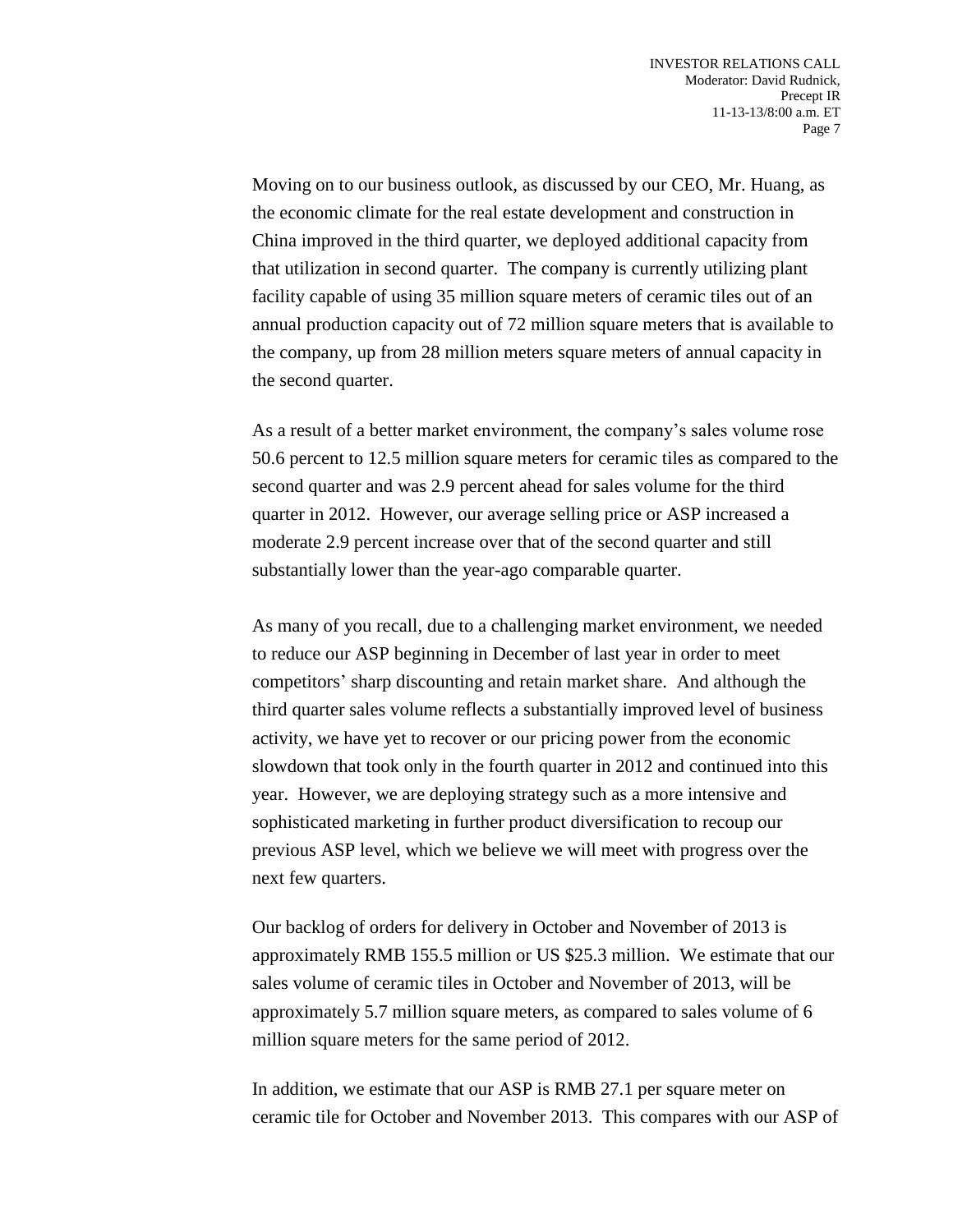RMB 27.2 per square meter of ceramic tiles in the third quarter of 2013 and RMB 28.2 per square meter in the fourth quarter of 2012.

The company believes that the real estate and construction sector continue to be vital area for the Chinese government to encourage in order sustaining economic growth. And that regulation has stabilized in terms of curbing some of the speculative buying occurring for investment purposes. This has been conducive to be a rebound in the sector as certain Tier 1 cities record sales growth from the second quarter and several cities reported record high prices in the land sales market. Recent signals portent a sustainable and improved real estate sector with new construction levels deemed to be within reasonable level as seen by the government.

The company believes that its strategy of implementing price cuts on select product during the market downturn of late last year and early this year in order to retain customers and maintain our reputation was successful. And although we market a wide range of both premium and value-oriented products, price sensitivity has become a factor with our customers. However, as we believe that we are entering a period of more stable market conditions, we have the ability to shift sales emphasis among the wide range of products offering, and we will strive to recoup our pricing power and regain margin, quarters ahead.

Further, we think that our new marketing showroom, development of new products from our R&D program and upgraded and modern plant facilities with customized design and product capability offering as a sustainable comparative advantage in the marketplace. We also believe that our comprehensive product suite continues to differentiate it from our competitors where some smaller producer have discontinued or contracted operation and offer us the potential for expansion and growth in the market share.

In summary, we will continue to stay very close to our customers and work with them to meet their building materials needs as well as to operate efficiency, so as to generate solid returns for our shareholders.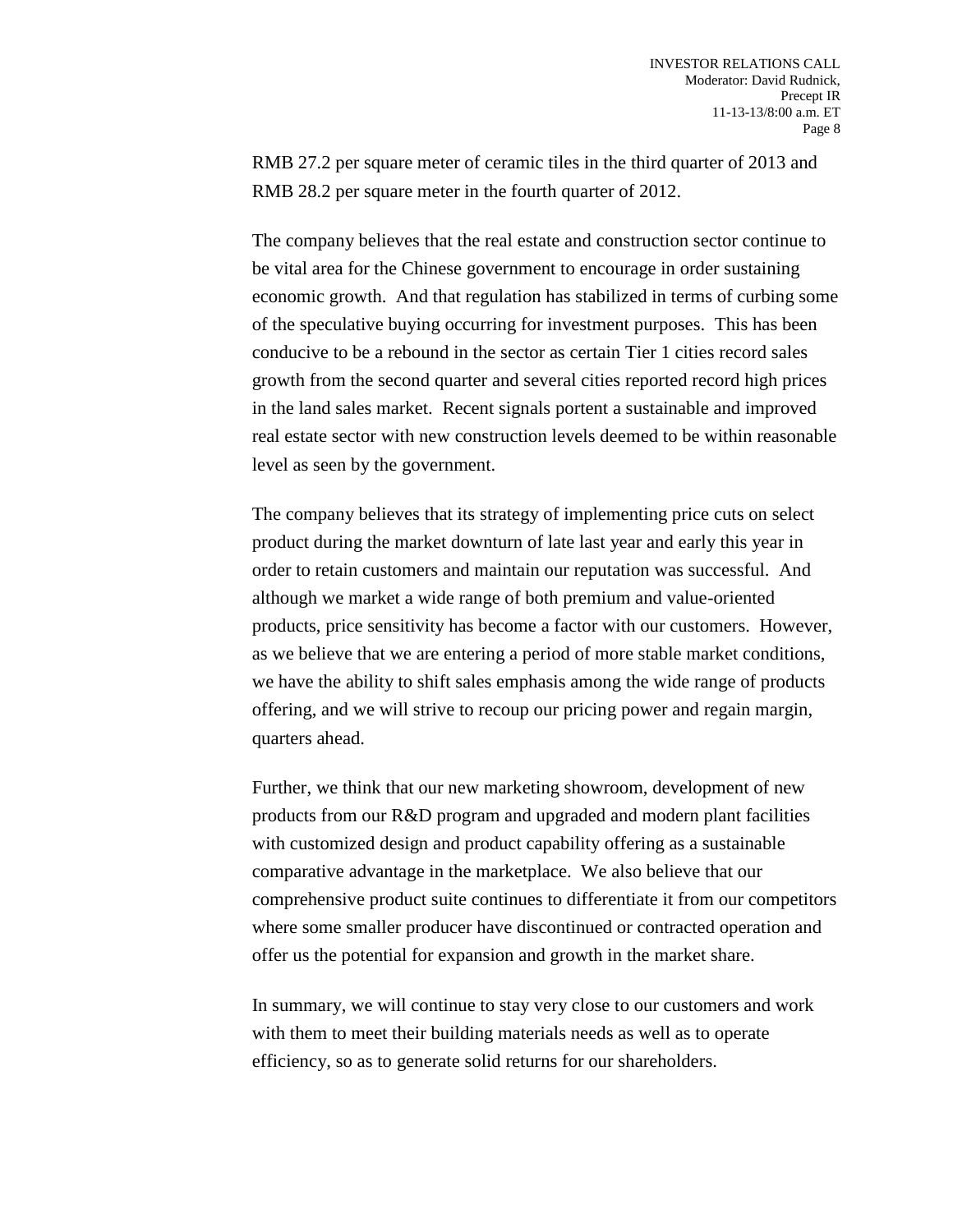With that, I would like to open up the call to any questions pertaining to our third quarter's financial and operating performance. Operator?

Operator: At this time, I would like to remind everyone, in order to ask a question, press star then the number one on your telephone keypad. That's star then the number one on your telephone keypad. We'll pause for a just a moment to compile the Q&A roster.

Your first question comes from Howard Flinker with Flinker & Company.

(Howard Flinker): I have three questions. First, is the write-off of plant and equipment not taxdeductible?

- Edmund Hen: Yes, it's a tax deductible.
- Howard Flinker: It is?
- Edmund Hen: It is.

Howard Flinker: It seems that you added the whole write-off to post-tax earnings to get to the adjusted earnings per share. Did I make a mistake in calculation? Because it was, what, 4.1 million or 3.1 million pre-tax and 25 percent less after tax, is that correct?

- Edmund Hen: Yes, 25 percent after tax.
- Howard Flinker: Twenty-five percent less. Then I must have made a mistake in the calculation. Second, are your increases in receivables and inventory feasible? Or is that going to be a new continued level?
- Edmund Hen: You mean the inventory receivable? The account receivable is maintaining 150 days and all this account receivables are collected within this period. So – and this policy was since the end of last year. So, it actually has no extension for our account receivables.

And for the inventory, we always maintain at reasonable level for our inventory level. And it still keeps that, as seen in our press release.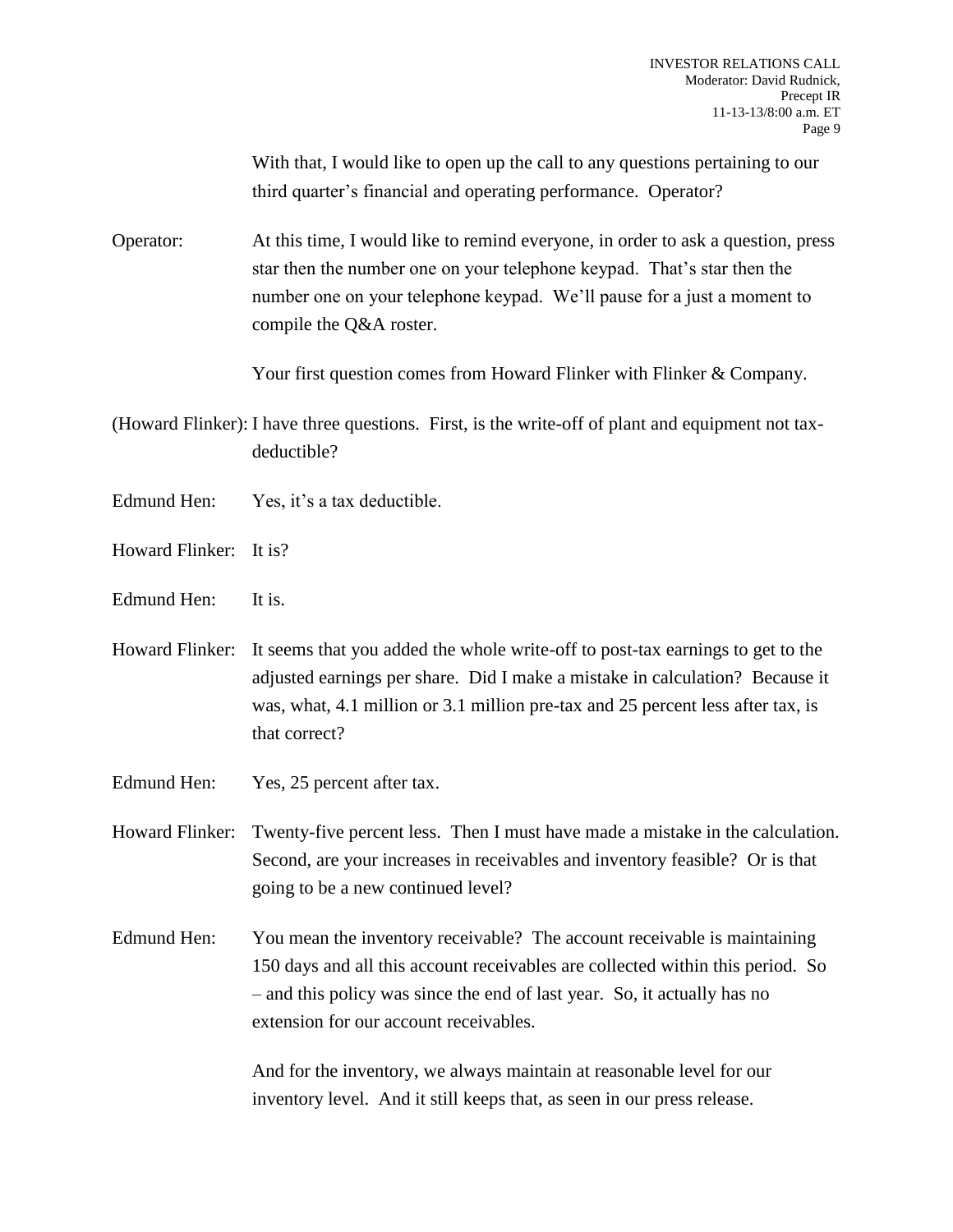- Howard Flinker: When your turn over of inventory is slower now than it was before, so does that mean that you're adding more inventory to serve your customers? Or is that somewhat related to the summer season?
- Edmund Hen: This is a seasonal increase.
- Howard Flinker: OK.
- Edmund Hen: And yes.
- Howard Flinker: And finally, what's that new subsidiary, Hengdali Construction, or something like that? What's it going to do?
- Edmund Hen: This company will majorly focusing on the trading activity for the company. And also the area we established that will benefit from certain type of testing benefit. So, that it will give more benefit to the company for future trading with other entities.
- Howard Flinker: And the trading activity mean that you might buy some tiles from other companies to sell to the China Decoration Company or whatever it's called?
- Edmund Hen: Not necessarily, the tiles; so, some stoneware or some other type of products.
- Howard Flinker: Oh I see.
- Edmund Hen: ... if somebody needs a certain specific type of the product.
- Howard Flinker: Has that company placed orders or not yet, the China Decoration Company?
- Edmund Hen: They have not placed the order at the end of the third quarter yet.
- Howard Flinker: But they obviously indicated that they will?
- Edmund Hen: Yes, that's the indication, yes.
- Howard Flinker: OK. Thank you very much. Xie xie.
- Edmund Hen: Xie xie.